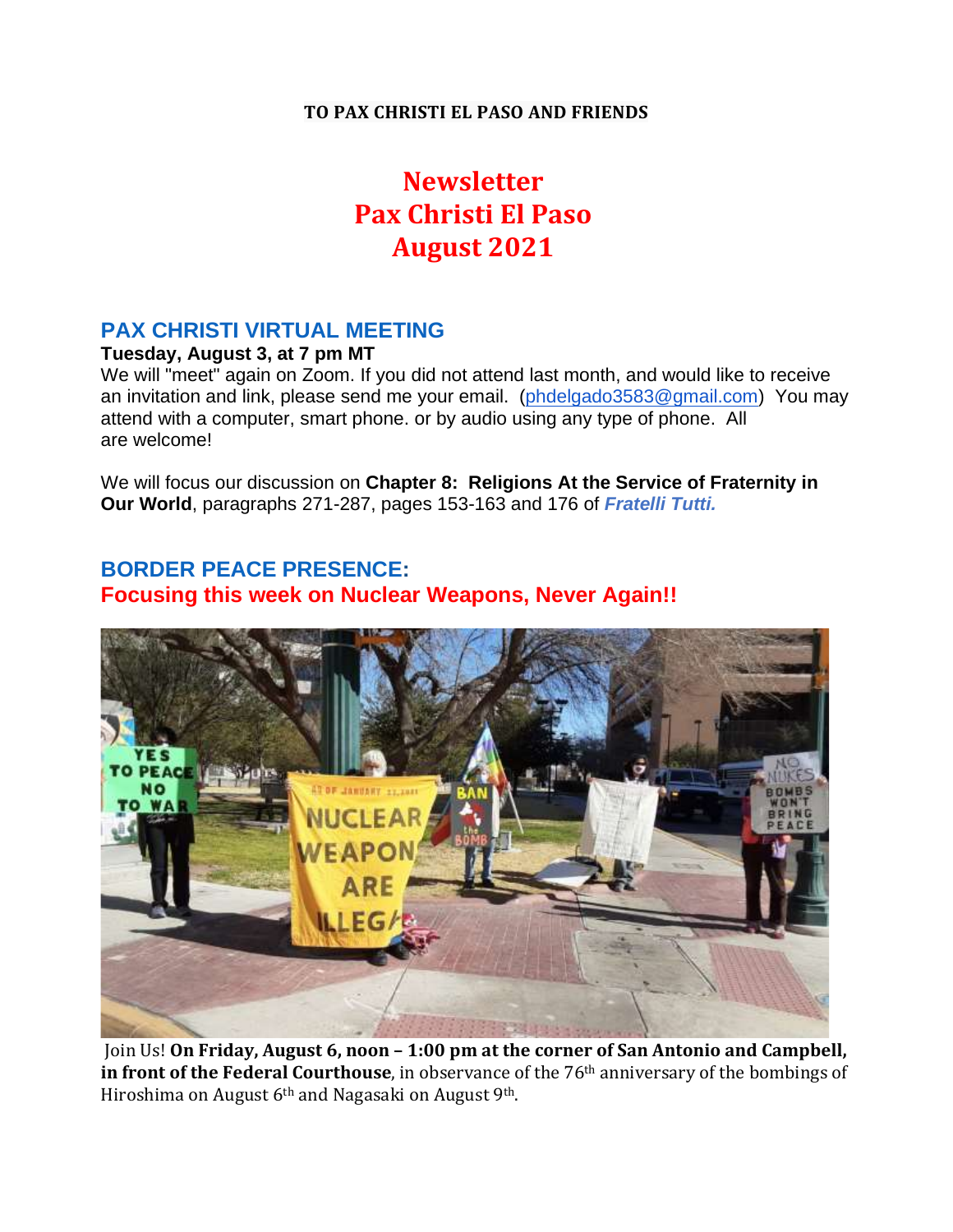[Peace Vigil commemorating the anniversary of Hiroshima/Nagasaki](https://click.everyaction.com/k/33361620/298650339/1605608498?nvep=ew0KICAiVGVuYW50VXJpIjogIm5ncHZhbjovL3Zhbi9QRUFDVC9QRUFDVC8xLzcyNTAxIiwNCiAgIkRpc3RyaWJ1dGlvblVuaXF1ZUlkIjogIjc2MTk4ZmMzLWY5ZjItZWIxMS1iNTYzLTUwMWFjNTdiOGZhNyIsDQogICJFbWFpbEFkZHJlc3MiOiAicGhkZWxnYWRvMzU4M0BnbWFpbC5jb20iDQp9&hmac=L3Fb9xsxzV9Pki9Wqm-OPtLmOlQSiLVJQj8ojvvGQEc=&emci=8b5ecc66-f4f2-eb11-b563-501ac57b8fa7&emdi=76198fc3-f9f2-eb11-b563-501ac57b8fa7&ceid=282036)



## **Upcoming visit to El Paso: Bishop John Stowe, O.F.M. Conv!!!**



Bishop John Stowe will be visiting El Paso the weekend of August 21-22! He is coming to do a Mission Appeal for his diocese of Lexington, Kentucky. Many people in El Paso know and love Bishop Stowe who used to be the Vicar of the El Paso Diocese. He is a Franciscan, who was part of the community at Our Lady of Mount Carmel, and is the **Pax Christi USA Bishop!!!** This visit will be for the Mission Appeal, of course, but I asked him if it was ok to send out an invitation to our Pax Christi email lists letting you know he is coming and he said "of course!" He loves coming to El Paso. He will be celebrating the 4 Masses this weekend at **Christ the Savior Parish**, 5301 Wadsworth Av, El Paso 79924.

Saturday, August 21, 5:00 pm English Sunday, August 22, 8:00 am English

9:30 am Spanish

11:00 am English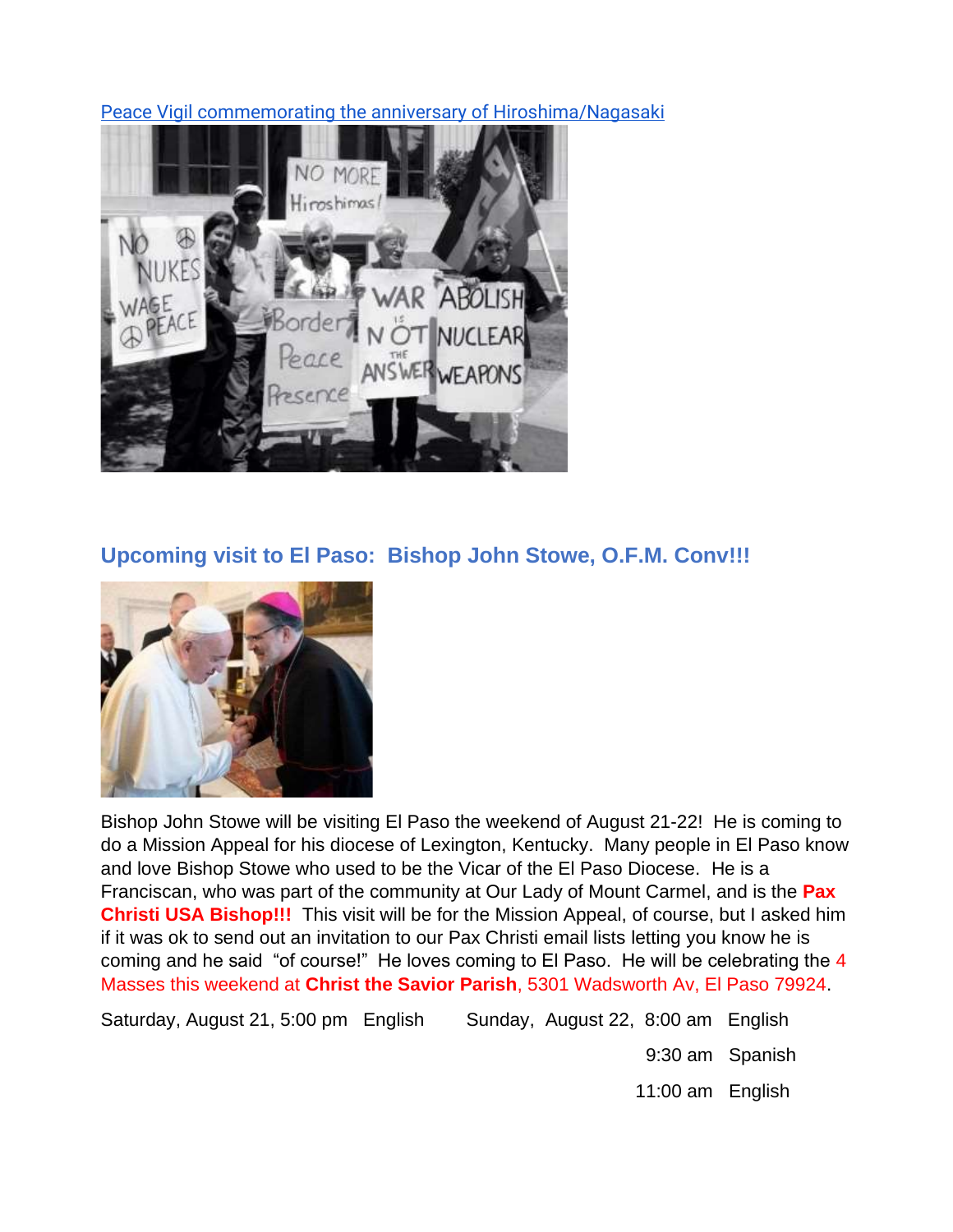This Mission Appeal has been set up for some time, and is not related to Bishop John's Pax Christi affiliation, but since this is my parish, I would be happy to arrange a little reception for him following the last Mass on Sunday, so about 12:00, here at the parish. I haven't told him this yet, but if you are planning to come to the 11:00 am Mass, please call or text me so we have an idea how many people, to plan some refreshments. Inside/Outside, All visitors welcome! Pat Delgado 915 740-3962.

Christ the Savior Parish is in northeast El Paso, very convenient to get to from the far east side on Loop 375, from the west side via Trans Mountain Rd. or from central El Paso via 54. Call for any information: 915 740-3962

### **Funding armaments instead of human needs is violence**

by Joseph Nangle, OFM, August 1, 2021

![](_page_2_Picture_4.jpeg)

Pax Christi USA Ambassador of Peace

The conviction that violence produces and underlies practically every situation of evil in the human experience centers this week on armaments – more precisely the possession of armaments.

<https://paxchristiusa.org/2021/08/01/funding-armaments-instead-of-human-needs-is-violence/>

### **Prayer for Disarmament**

Breath of All that Is,

Preserve us from our own madness.

Direct us away from dealing destruction to others,

A path which leads to the ruin

Of ourselves and our world.

Protect us. Help us to hear You.

Jesus Christ, Beloved,

 Show us your precious face in all others, You in us, and we in each other, from all places. Teach us how to lower our defenses, Feed us Love which transcends fear.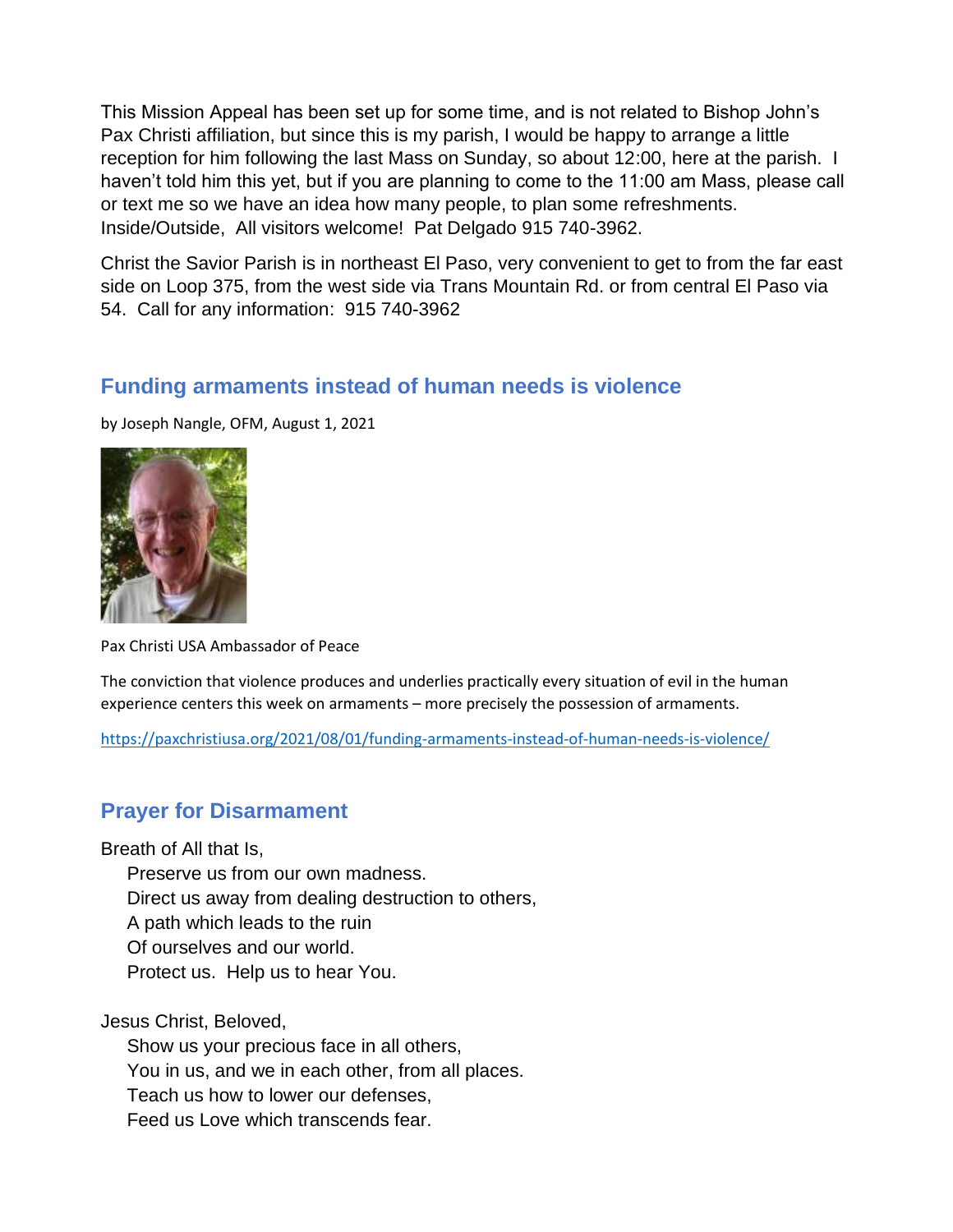Heal us. Help us to let go of all fear.

Holy Spirit,

 You Call us, in our minds, in our world, And through each other. Speak to us. Speak through us. When we worship power, control, money, When we cannot forgive, or shove pain onto others, Call us. Light the fire of Love.

We will not be afraid. We will not be afraid. Love transcends all fear. You Are with us always.

> **Amen** [PrayerForDisarmament.pdf](file:///C:/Users/phdel/Desktop/Pax%20Christi%202021/PrayerForDisarmament.pdf) Produced by Pax Christi North California, Prayer by Kim Vanderheiden

## **Pax Christi USA 2021 National Conference Recorded Videos!**

**In case you missed it: This was a wonderful virtual conference, with plenary sessions and breakout sessions focusing on Anti-Racism, Nuclear Weapons, Nonviolence, Migration, Ending the economy based on colonialism, capitalism, economic injustice…building instead on Love, the U.S. Economy of Francesco…and so many more themes**

*>>> Check back the week of August 2nd as we add links to recordings and other highlights of the 2021 Pax Christi USA National Conference*.

<https://paxchristiusa.org/2021-pax-christi-usa-national-conference/>

![](_page_3_Picture_9.jpeg)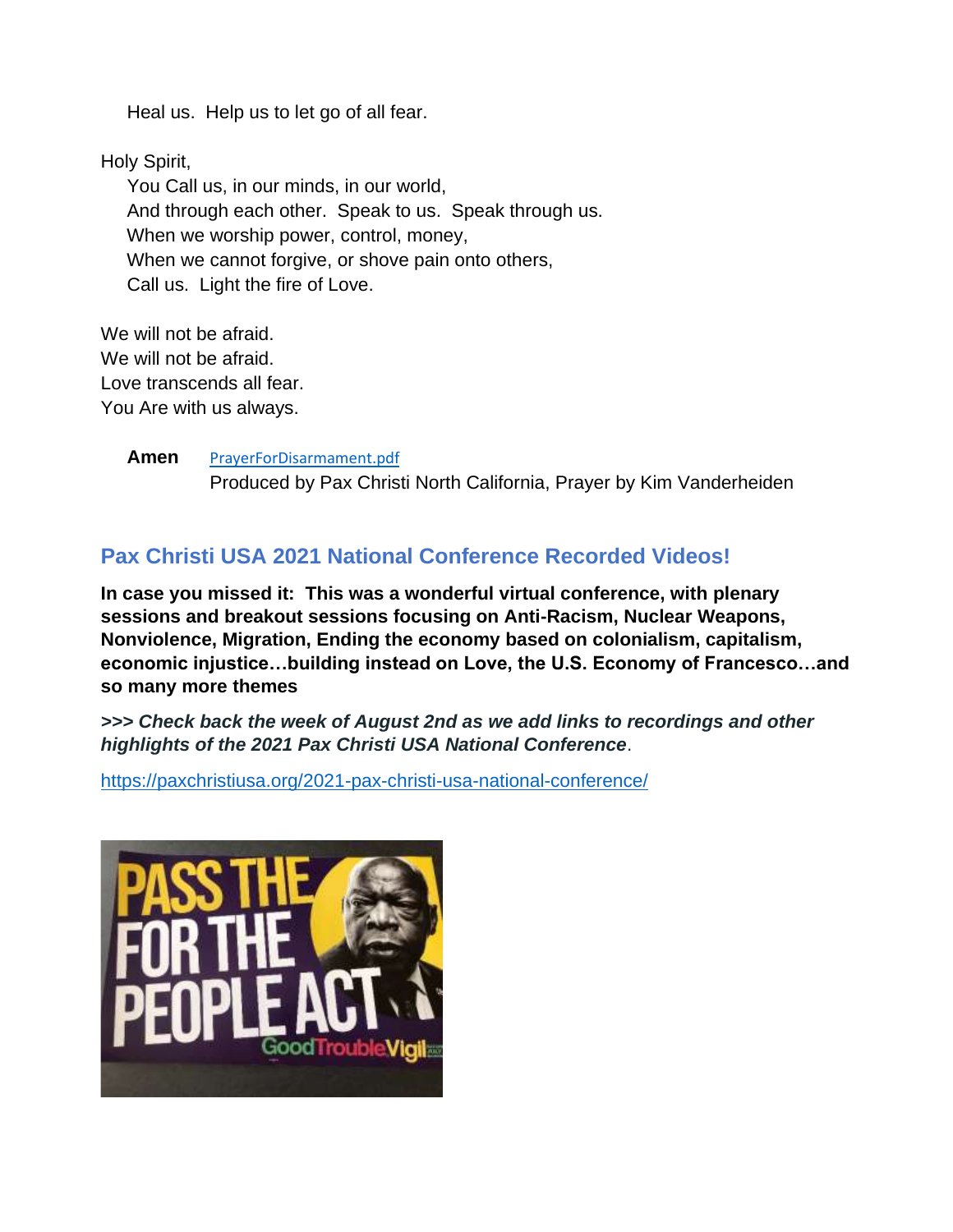Thank you to our **Democratic legislative delegation** for their action to prevent voter suppression, and to **Rev. William Barber and the Poor People's Campaign** for raising awareness about Texas' restrictive voter legislation.

# **2 nd Anniversary of Walmart Shooting: August 3, 2021**

### **"Should the Walmart shooter get the death penalty? El Paso is divided."**

A July 30 article in *El Paso Matters* looks at the different perspectives in the community in El Paso. [Read the article here](https://elpasomatters.org/2021/07/30/should-the-walmart-shooter-get-the-death-penalty-el-paso-is-divided/)

**El Paso State Representative Joe Moody** said: "If we're going to heal as a community, that healing is not served by another killing." Moody cautioned that El Pasoans should avoid misdirecting energy by focusing on the death penalty as a path toward justice with the Walmart shooting.

"If we're going to focus on (the shooter), we're really treating the symptom, not the disease. What caused this shooting was white supremacy, was racism, was hatred, was politically violent language. And I find myself turning towards stamping that out. That is where I think our best efforts can be focused," he said.

# **Restorative Justice Ministry**

## **CATHOLIC MOBILIZING NETWORK'S FIRST FRIDAY VIRTUAL VIGILS TO END THE DEATH PENALTY**

On the First Friday of each month, Catholic Mobilizing Network holds a Virtual Prayer Vigil to lament upcoming executions and bear witness to the inviolable dignity of all human life. The vigils feature the voices of Catholic bishops, Church leaders, and allies across the death penalty abolition movement. If you attend, you are able to insert your own petitions into the "chat box" during intercessory prayer time.

The next First Friday Prayer Vigil is scheduled for **Friday, August 6, at 2 p.m. ET, 12 NOON MT**. RSVP below to attend. <https://catholicsmobilizing.org/first-friday-vigils>

On the same page you can sign up to receive links for first Friday vigils automatically. Virtual prayer vigils are held live via Zoom conference and livestreamed on [CMN's Facebook page.](https://www.facebook.com/CMNEndtheDeathPenalty) The vigil is recorded and can be watched later.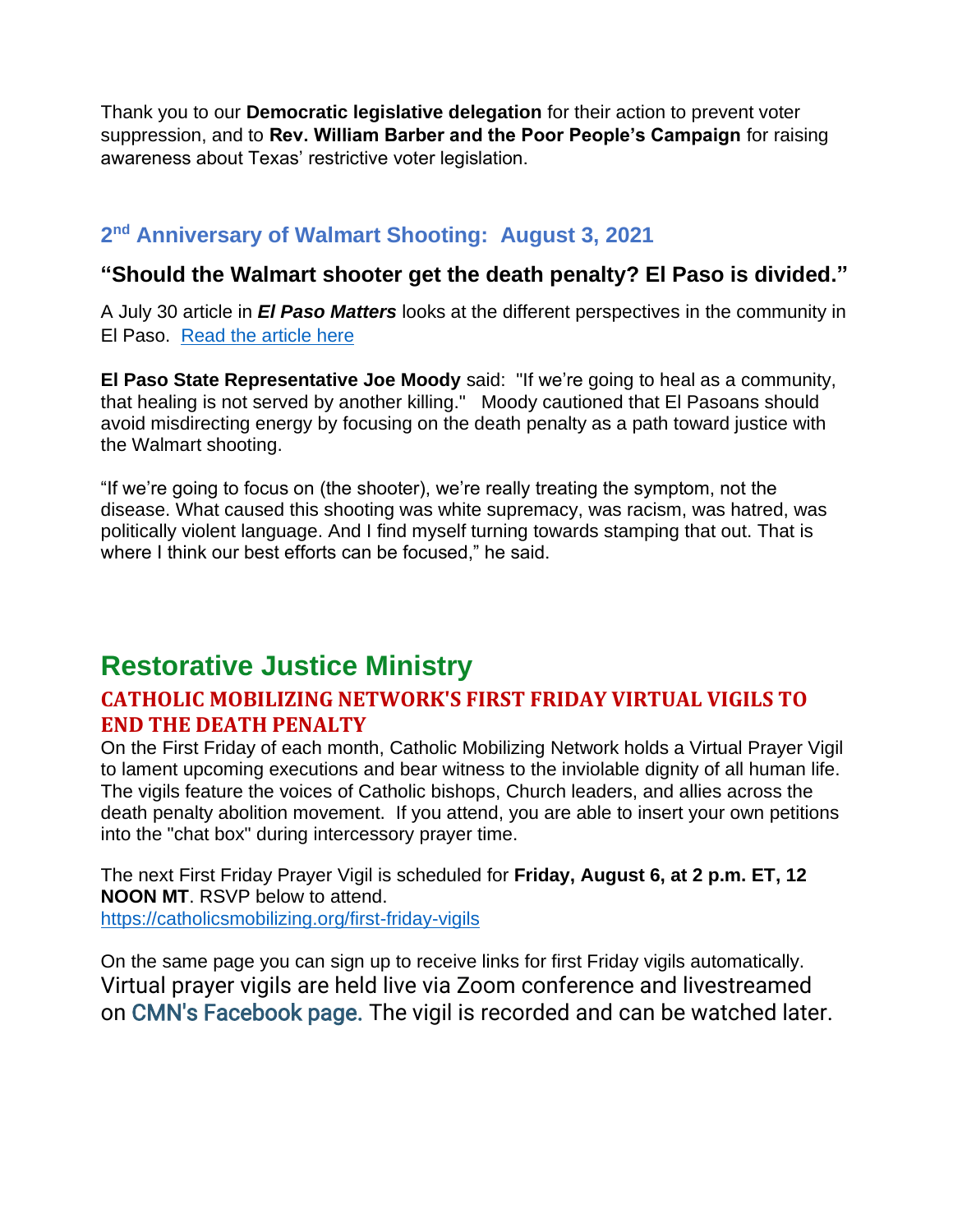# **Pax Christi USA Monthly Peace Mass**

## Held every 4<sup>th</sup> Thursday at 6 pm MT. Next Mass: August 26, 2021

<https://paxchristiusa.org/tag/peace-mass/>

The theme for the July Peace Mass was repentance and atonement for the abuse of Native American Indigenous children in the residential schools. This mass was recorded and is available on facebook.

During a visit to Bolivia in 2015, Pope Francis issued an apology to all the Indigenous peoples of the Americas for abuses suffered. With this Peace Mass tonight, we mourn the lives of Indigenous children who have been and will continue to be found in mass graves in residential 'schools' in various parts of North America. These schools, a large number run by Catholic orders, were created to instill shame on young Indigenous people about their identity and culture.

Our reflection during this Mass serves as a grounding activity that will guide our actions to achieve a formal apology and reparations by the leadership of our Church. Pax Christi USA Ambassador of Peace, Fr. Joe Nangle, OFM accompanied us in the celebration of this Mass.

[click here to watch July Mass on facebook](https://www.facebook.com/watch/live/?v=2909280742622545&ref=watch_permalink)

### **LINKS**

## **Remembrance and Hope – [the Journey from Hiroshima to the Treaty on](https://click.everyaction.com/k/33361625/298650343/-1839333341?nvep=ew0KICAiVGVuYW50VXJpIjogIm5ncHZhbjovL3Zhbi9QRUFDVC9QRUFDVC8xLzcyNTAxIiwNCiAgIkRpc3RyaWJ1dGlvblVuaXF1ZUlkIjogIjc2MTk4ZmMzLWY5ZjItZWIxMS1iNTYzLTUwMWFjNTdiOGZhNyIsDQogICJFbWFpbEFkZHJlc3MiOiAicGhkZWxnYWRvMzU4M0BnbWFpbC5jb20iDQp9&hmac=L3Fb9xsxzV9Pki9Wqm-OPtLmOlQSiLVJQj8ojvvGQEc=&emci=8b5ecc66-f4f2-eb11-b563-501ac57b8fa7&emdi=76198fc3-f9f2-eb11-b563-501ac57b8fa7&ceid=282036)  [the Prohibition of Nuclear Weapons \(TPNW\)](https://click.everyaction.com/k/33361625/298650343/-1839333341?nvep=ew0KICAiVGVuYW50VXJpIjogIm5ncHZhbjovL3Zhbi9QRUFDVC9QRUFDVC8xLzcyNTAxIiwNCiAgIkRpc3RyaWJ1dGlvblVuaXF1ZUlkIjogIjc2MTk4ZmMzLWY5ZjItZWIxMS1iNTYzLTUwMWFjNTdiOGZhNyIsDQogICJFbWFpbEFkZHJlc3MiOiAicGhkZWxnYWRvMzU4M0BnbWFpbC5jb20iDQp9&hmac=L3Fb9xsxzV9Pki9Wqm-OPtLmOlQSiLVJQj8ojvvGQEc=&emci=8b5ecc66-f4f2-eb11-b563-501ac57b8fa7&emdi=76198fc3-f9f2-eb11-b563-501ac57b8fa7&ceid=282036)**

Virtual Event: Wed August 4 @ 7:00 pm - 8:00 pm EDT, **5:00 pm MT**

Join us as we ground the myths and realities of Hiroshima, Nagasaki, and the nuclear age; the legacy of survivors; and the importance of the recently established UN Treaty on the Prohibition of Nuclear Weapons. This engaging Zoom gathering will feature expert presentations, inspirational artistry,… Find out [more](http://masspeaceaction.org/event/remembrance-and-hope-the-journey-from-hiroshima-to-the-treaty-on-the-prohibition-of-nuclear-weapons-tpnw/?emci=8b5ecc66-f4f2-eb11-b563-501ac57b8fa7&emdi=76198fc3-f9f2-eb11-b563-501ac57b8fa7&ceid=282036)

**Trans 101 Workshop for understanding transgender members of families and communities, presented by the Marianist LGBT Trans Advocacy Committee. Sunday August 8, 5:00pm-6:30pm MT** (7:00pm-8:30pm ET) **Free** Workshop. Register for August 8 at: [https://www.eventbrite.com/e/trans-101](https://www.eventbrite.com/e/trans-101-workshoptickets-158802686109) [workshoptickets-158802686109](https://www.eventbrite.com/e/trans-101-workshoptickets-158802686109)